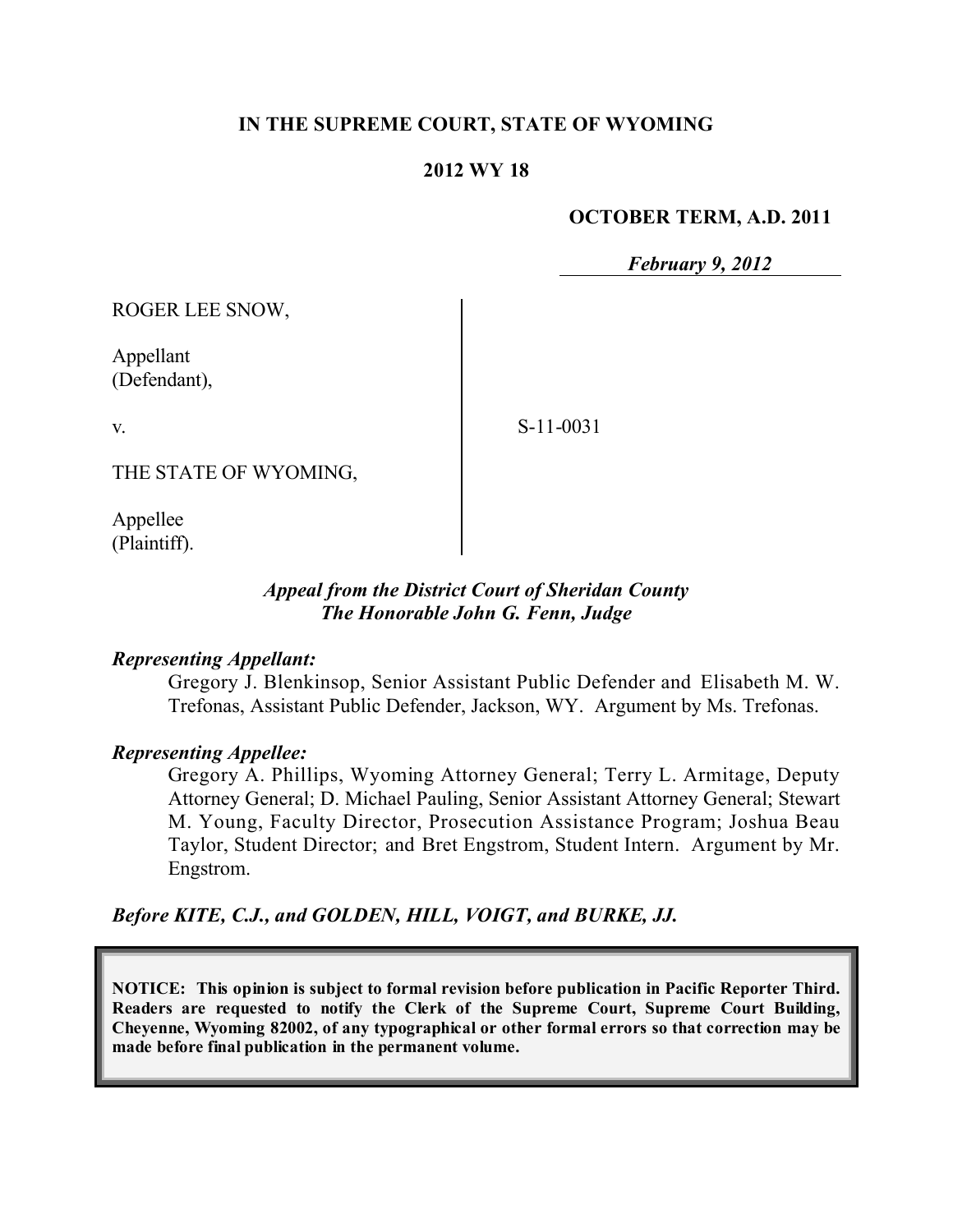**HILL,** Justice.

[¶1] After being convicted of felony burglary and a related misdemeanor, appellant Roger Lee Snow (Snow) appeals his conviction, contending that the district court erred when it denied his request for a new attorney and that he received ineffective assistance of counsel. We affirm.

## **ISSUES**

[¶2] Snow presents the following two issues:

1. Whether the district court failed to properly inquire as to whether [Snow] wanted and had grounds to terminate appointed counsel, and whether [Snow] was given an improper choice between having appointed or retained counsel.

2. Whether [Snow's] trial counsel was ineffective, when he failed to present a lesser-included offense instruction to the jury, and when that lesser-included offense was supported by evidence and would have been accepted by the district court.

# **FACTS**

[¶3] In 2009, Snow and George Urbanek moved to Sheridan, Wyoming, in search of employment. Carl and Linda Lee permitted them to stay at their home, and in late October of 2009, Linda offered the men yard work at the metal shop where she was employed, as well as access to her car for personal use.

[¶4] Near the end of December of 2009, Linda received a phone call from her bank about suspicious activity on her account. After looking at a bank-provided surveillance photo from an ATM, Linda identified the individual in the photo as Snow. A total of \$780.00 had been withdrawn from her account.

[¶5] The State arrested and formally charged Snow with burglary in violation of Wyo. Stat. Ann. § 6-3-301(a) (LexisNexis 2011) and unlawful use of a credit card, in violation of Wyo. Stat. Ann. § 6-3-802(a)(i)(b)(i) (LexisNexis 2011). As his court-appointed attorney prepared for trial, Snow sent a letter to the district court requesting substitute counsel. He indicated dissatisfaction with his attorney, stating that he felt the attorney was not representing him to the best of his abilities, always had a "pessimistic attitude," and encouraged Snow to "take a deal." Snow also believed his attorney-client privilege had been violated.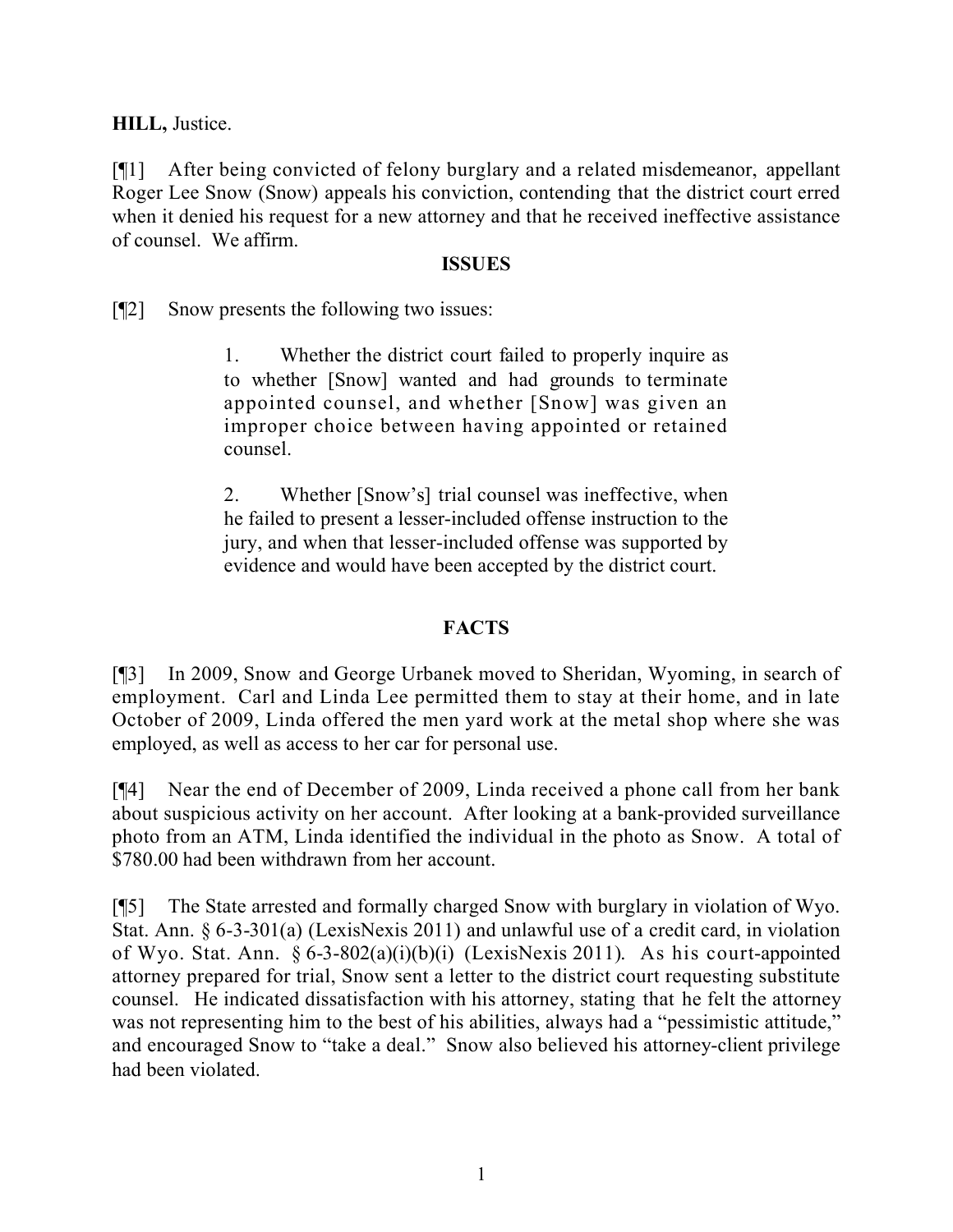[¶6] Eventually, a hearing occurred to address Snow's allegations against his attorney. At the end of the hearing, Snow said that he wished to proceed with counsel and did not need an opportunity to retain a different lawyer. He also indicated that he had no further issues to address.

[¶7] A jury convicted Snow on both counts. The court sentenced Snow to four to seven years on the burglary charge, and six months on the misdemeanor, to be served concurrently. This appeal followed.

## **DISCUSSION**

[¶8] Snow first claims on appeal that the district court committed two prejudicial errors during his status hearing – that the court did not provide an option for him to proceed *pro se*, and that the court should have inquired further into his allegations concerning the quality of counsel's representation.

[¶9] When the district court formally inquires as to the reasons for a defendant's dissatisfaction, the decision to continue with appointed counsel is within the court's discretion, subject only to a review for abuse of discretion. *Allen v. State*, 2002 WY 48, ¶ 27, 43 P.3d 551, 560-61 (Wyo. 2002). Where it is found that the "district court did not properly address [a defendant's request] to substitute counsel, he must demonstrate that the error was prejudicial to his case." *Strickland v. State*, 2004 WY 91, ¶ 28, 94 P.3d 1034, 1048 (Wyo. 2004) (citations omitted).

[¶10] We have said before that the right to effective assistance of counsel does not necessarily guarantee a meaningful relationship with appointed counsel. *Allen*, ¶ 27, 43 P.3d at 560-61. A defendant does not have the right to "appointed counsel of his choice nor to counsel who would blindly follow his instructions." *Id*. at 561. Where a criminal defendant raises concerns about the effectiveness of his counsel, a "district court has a duty to make some formal inquiry into, or engage the defendant in a colloquy regarding, the defendant's reasons for dissatisfaction with his appointed counsel[.]" *Id.* ¶ 32, 43 P.3d at 562; *Strickland*, ¶ 28, 94 P.3d at 1048. Such an inquiry promotes "confidence in the integrity of the process." *Allen*, ¶ 32, 43 P.3d at 562*.* This Court has stated,

> A factual showing of good cause for the appointment of substitute counsel is essential to the demonstration of an abuse of discretion, and good cause is to be found in incompetence, commitment to a position or an interest which would conflict with the furnishing of an effective defense to the accused, or other good reason to conclude that appointed counsel is unable to furnish effective assistance.

*Strickland*, ¶ 26, 94 P.3d at 1047 (citations omitted).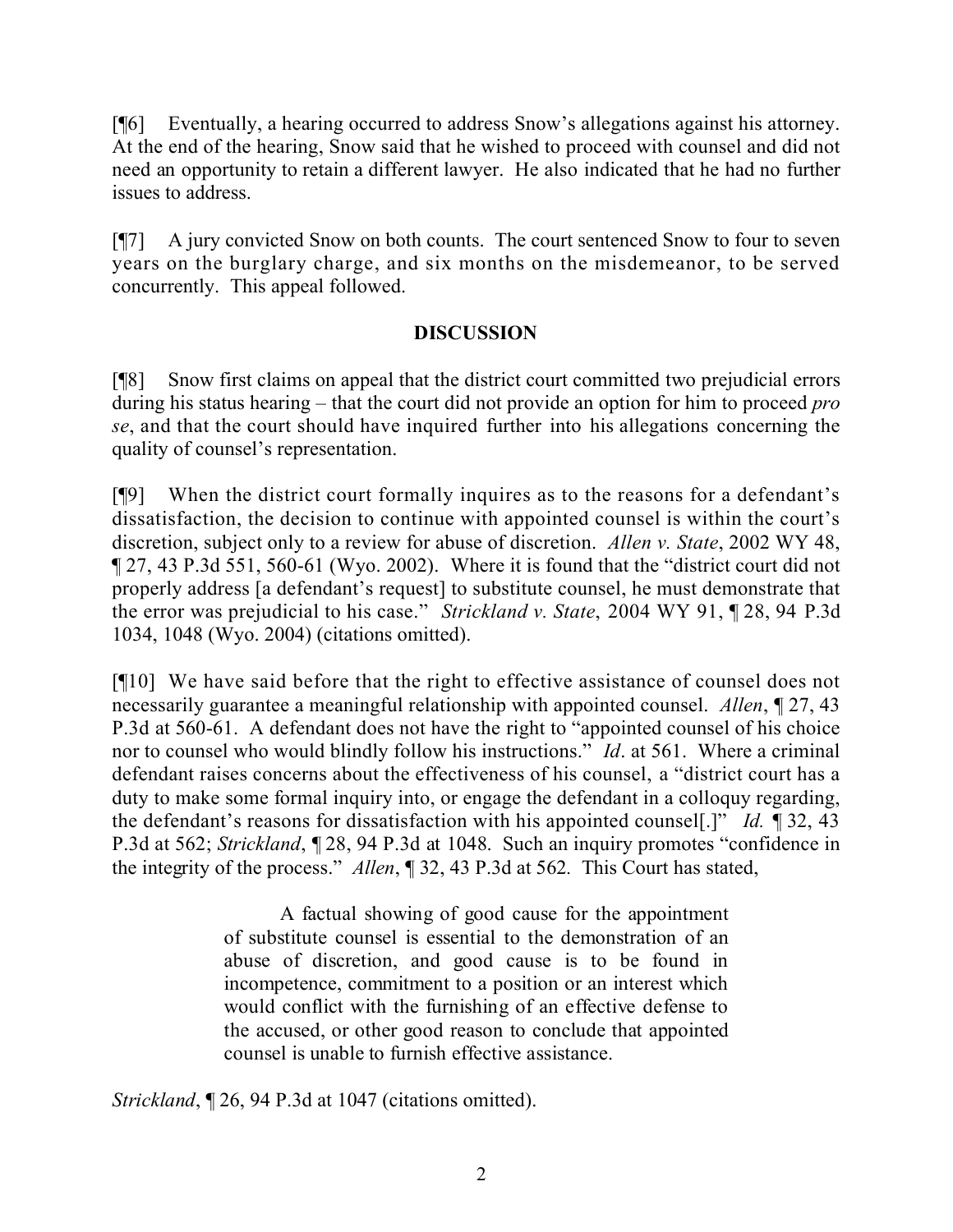[¶11] Here, Snow was appointed trial counsel from the public defender's office. Approximately one week prior to trial, Snow sent a letter to the district court that alleged "attorney-client privilege has been violated," and that "my counsel has not represented me to the fullest extent of the law and/or his capabilities." The court held a status hearing two days later to address the matter, where it first asked the attorney if he had received a copy of Snow's letter, and if he had the opportunity to visit with his client with respect to it. The attorney responded as follows:

> I believe there was just a misunderstanding between Mr. Snow and I. Because I did visit with him on Monday and then he wrote the letter afterward and I said why didn't you bring this up to me Monday. We did visit. I think everything is fine. I am ready to go to trial and I have already started preparing.

The court then advised Snow that he had the right to counsel, and if he could not afford counsel, one would be appointed. The court also advised Snow that he had the right to waive counsel and to move forward *pro se,* and finally stated that if Snow "would like a different lawyer, do you understand it is your responsibility and obligation to retain that different lawyer? Would you like an opportunity to retain a different lawyer?" Snow responded, "No."

[¶12] Although the discussion was brief, we conclude that the district court met its obligation to inquire about Snow's request for substitute counsel. *Allen,* ¶ 32, 43 P.3d at 562; *Strickland*, ¶ 28, 94 P.3d at 1048. From the record, we can clearly identify that the district court focused on Snow's letter requesting substitute counsel. While Snow only said two basic phrases – "Yes, Sir." and "No, Sir," – during the hearing, he was advised that he could represent himself *or* retain new counsel, and indicated to the court that he did not wish to retain another attorney. Snow was provided an opportunity to address the court about any continuing concerns with his counsel at that time, and he declined to do so.

[¶13] Accordingly, we conclude that Snow has not demonstrated that the district court did not properly address his desire for substitute counsel and, therefore, the district court did not abuse its discretion.

[¶14] Turning to Snow's second and final issue, Snow contends on appeal that trial counsel was ineffective**.** We apply the following standard of review to an ineffective assistance of counsel claim:

> [An appellant] bears the burden of proving that his trial counsel was ineffective. In addition, he must demonstrate the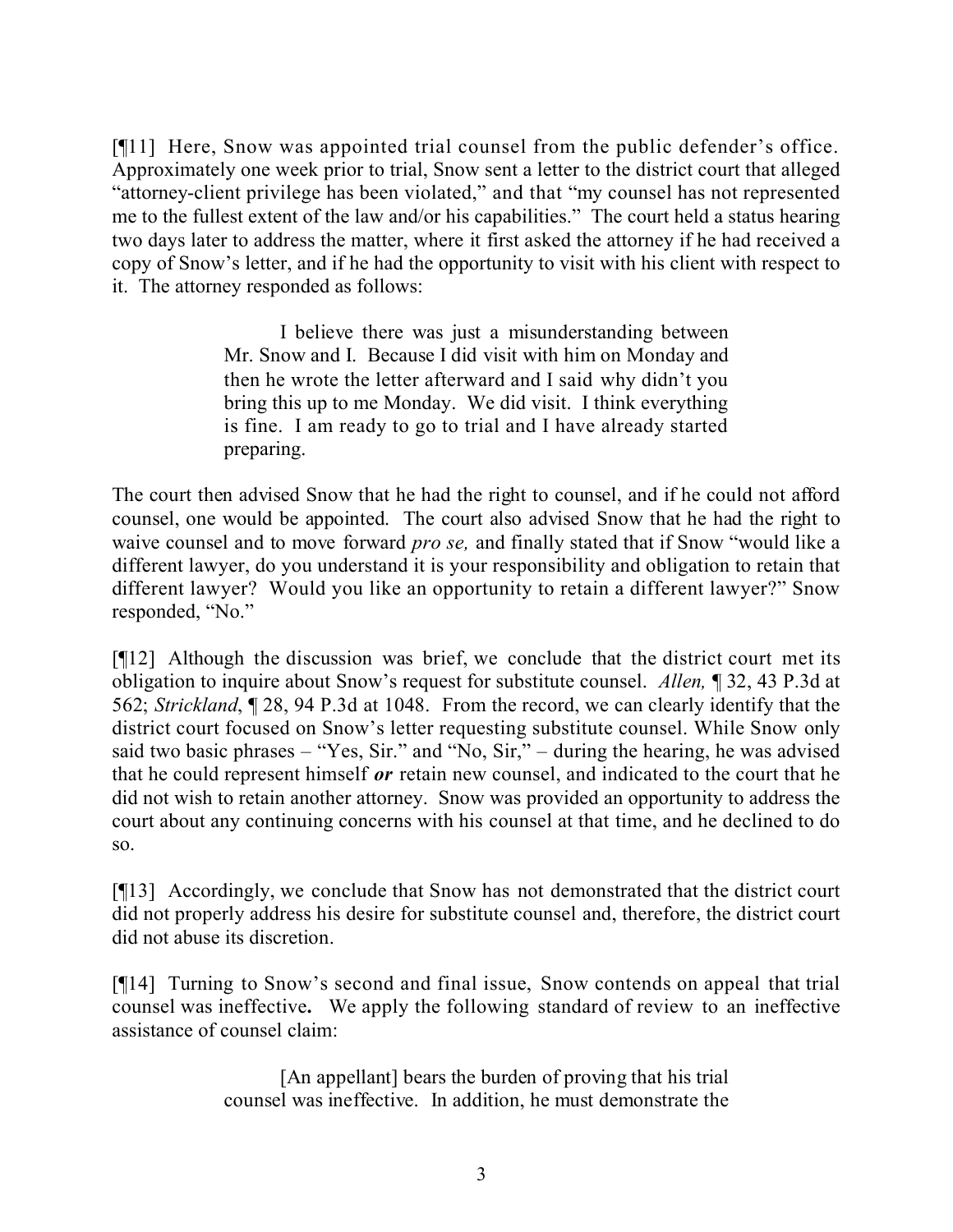existence of a reasonable probability that, absent the deficiency in counsel's performance, the result of the proceedings would have been different. Failure to make the required showing of either deficient performance or sufficient prejudice defeats an ineffectiveness claim. These inquiries involve mixed questions of law and fact. Our review, therefore, is de novo.

When reviewing a claim of ineffective assistance of counsel, the paramount determination is whether, in light of all the circumstances, trial counsel's acts or omissions were outside the wide range of professionally competent assistance. We indulge a strong presumption that counsel rendered adequate assistance and made all significant decisions in the exercise of reasonable professional judgment. Under the two-prong standard articulated in *Strickland*, to warrant reversal on a claim of ineffective assistance of counsel, an appellant must demonstrate that his counsel failed to render such assistance as would have been offered by a reasonably competent attorney and that counsel's deficiency prejudiced the defense of the case. "The benchmark for judging any claim of ineffectiveness must be whether counsel's conduct so undermined the proper functioning of the adversarial process that the trial cannot be relied on as having produced a just result."

We do not evaluate counsel's efforts in hindsight, but attempt to "reconstruct the circumstances surrounding the challenged conduct and evaluate the professional efforts from the perspective of counsel at the time." In evaluating counsel's performance, we determine whether his actions could be considered sound trial strategy.

*Robison v. State,* 2011 WY 4, ¶ 7, 246 P.3d 259, 262-263 (Wyo. 2011) (citations omitted).

[¶15] Snow argues specifically that his trial attorney had a duty to present to the jury the lesser-included offense instruction of "criminal entry." However, upon our review of the record, it appears that defense counsel's trial strategy was to defend the burglary, not by saying that Snow did not have the intent to commit larceny when he entered the office, but by contending that he had authority to enter the office. If the jury had accepted that argument, Snow would have been guilty of neither burglary nor criminal entry. Thus, it was not ineffective assistance of counsel to not offer the lesser-included offense instruction on criminal entry because the lesser included offense instruction would have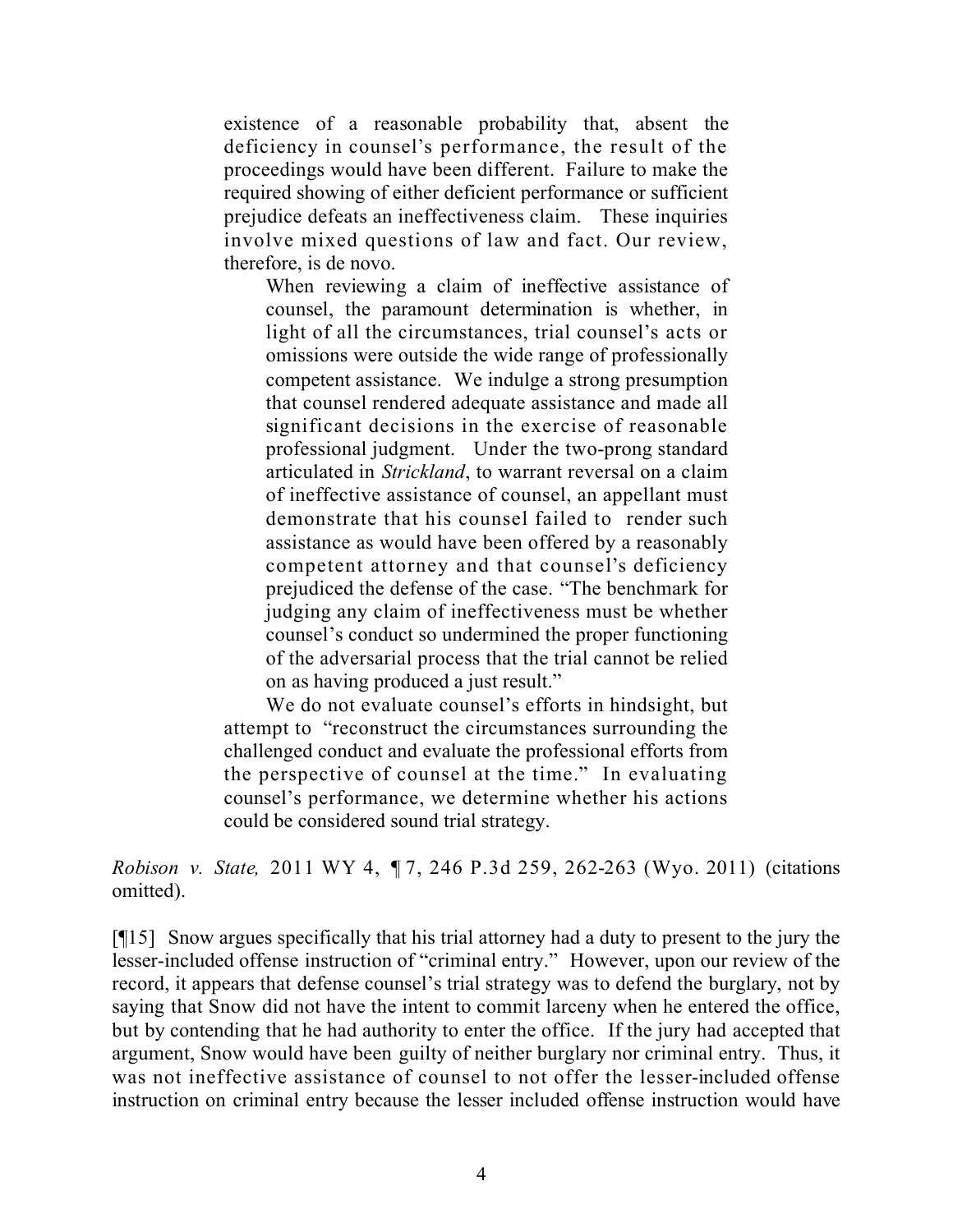been contrary to the theory of defense. To present such an instruction there must be some "minimal evidentiary support," and the district court must determine if the evidence presented meets the statutory elements of the lesser-included offense and instruction. *Dean v. State,* 2003 WY 128, ¶ 12, 77 P.3d 692, 696 (Wyo. 2003). A lesser-included offense is "characterized as occurring when all of the elements within the claimed lesser offense are found in the greater offense." *Id.* Furthermore, this Court has adopted the following five-part test as the standard for instructing juries on lesser-included offenses:

> (1) a proper request [for the instruction] is made; (2) the elements of the lesser-included offense are identical to part of the elements of the greater offense; (3) there is some evidence that would justify conviction of the lesserincluded offense; (4) the proof on the element or elements differentiating the two crimes is sufficiently in dispute so that the jury may consistently find the defendant innocent of the greater and guilty of the lesser-included offense; and (5) mutuality exists such that the lesser-included charge can be demanded by either the prosecution or the defense.

*Eatherton v. State*, 761 P.2d 91, 94-95 (Wyo. 1988). A trial court commits reversible error only if all five parts of the test are met and the instruction is not given. *Id.*

[¶16] Although Snow's argument focuses on *Eatherton,* we view his argument as a red herring of sorts. He attempts to raise an allegation of ineffective assistance of counsel for his trial counsel essentially failing to argue the intent element. Had trial counsel done so, the instruction would have been available. But the record shows that trial counsel's strategy was whole, and that counsel purposely omitted the intent element. In fact, he argued the opposite. Counsel stated at trial, "[Snow] took the card, went to use it, and that is what he did. Our concern is whether or not that was a burglary" since "there was some indirect authority" to enter the shop. In a burglary case, if there is no factual dispute as to the element of intent to commit larceny or a felony, then a lesser-included offense instruction for criminal entry is improper. *See Collins v. State,* 854 P.2d 688, 698 (Wyo. 1993).

[¶17] Snow has failed to show that he was entitled to a lesser-included offense instruction, or that his attorney's failure to request such an instruction so prejudiced him as to require reversal.

## **CONCLUSION**

[¶18] After consideration of both issues on appeal, this Court concludes that Snow has not demonstrated that the district court failed to properly address his desire for substitute